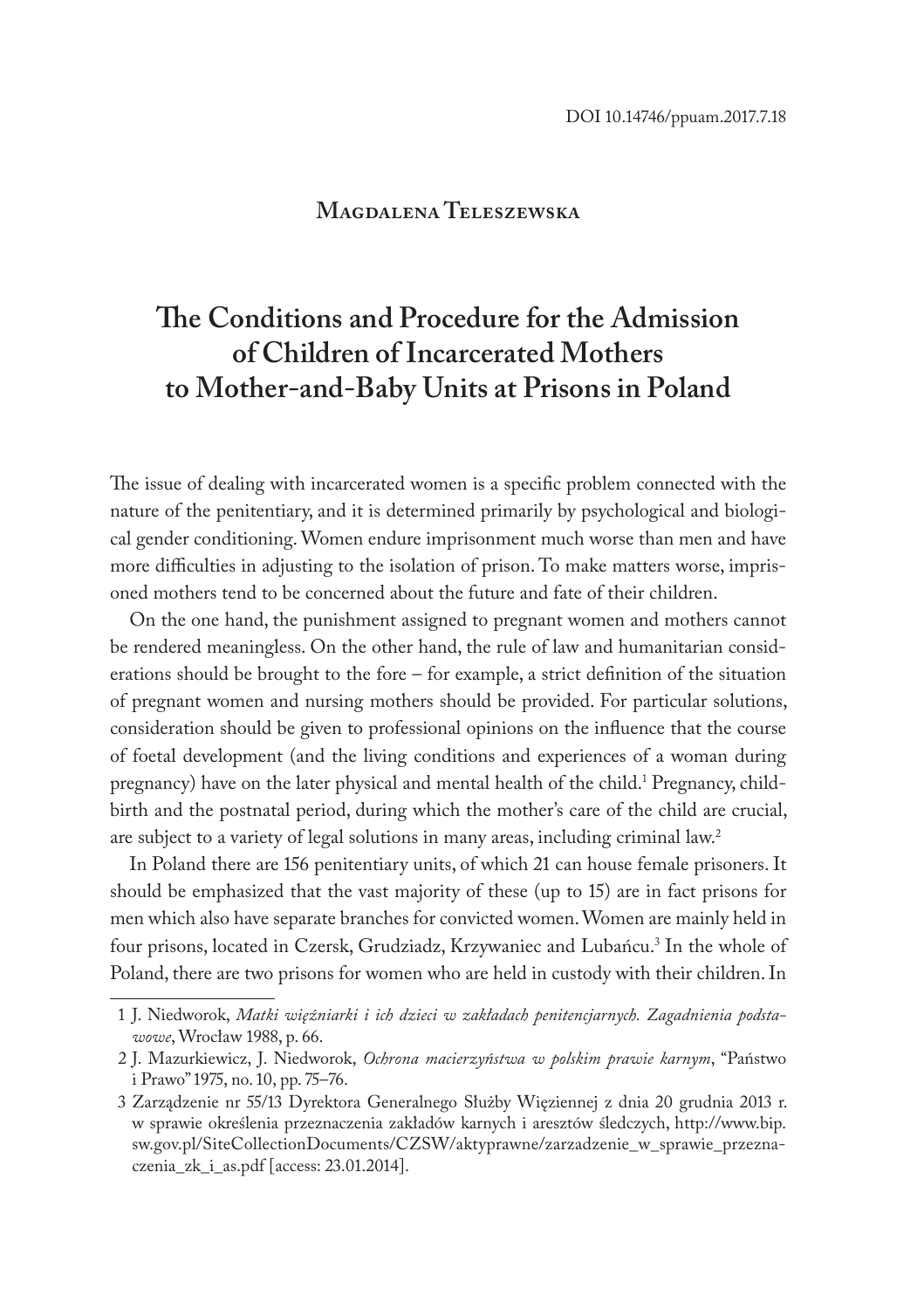prison No. 1 in Grudziadz there is a maternity ward and a mother-and-baby unit (MBU) for children under 10 months of age, while women and children up to the age of three are held in the prison in Krzywaniec.4

Polish law provides for preferential treatment of pregnant women who are in custody. This results directly or indirectly from the regulations that govern the serving of a prison sentence. The leading provision in this matter that shapes the standard treatment for pregnant women, is Article 87 § 3 of the Executive Penal Code, which stipulates that a pregnant woman shall be provided specialist care.<sup>5</sup>

Other provisions (Article 87  $\S$  4 and  $\S$  5 of the Executive Penal Code) apply to mothers who are deprived of their liberty. They are designed to enable women to exercise constant and direct child care. This goal is achieved by creating mother-and-baby units, which are located at the prisons in which women are held.<sup>6</sup>

The laws grant not only special status to incarcerated pregnant women, but also provides them with special conditions after they have given birth. It is expressly stated that the women are given an opportunity to be together with their children.7 Pregnant women or nursing mothers should be given opportunities for constant exercise, guaranteed direct care of their child, and ensured constant specialist care. At the request of the mother, it is possible for the child to stay in her care, under the guardianship of the prison, until the child is three years old. However, it should be noted that this period may be shortened or extended, in accordance with the opinion of the doctor or psychologist. The final decision in this regard shall be made by the court.<sup>8</sup> It is worth mentioning that women who could have been assigned to different types of prisons are allowed to reside in mother-and-baby units (this is referred to in Article 69 Executive Penal Code).<sup>9</sup> This means that a very diverse group of convicted women is housed in the mother-and-baby units.10

Particular attention should be paid to the issue of women serving prison sentences and in the context of their motherhood. The solutions that have been adopted by the Polish penitentiary model try to ensure that the treatment of women takes into account

<sup>4</sup> S. Lelental, *Kodeks karny wykonawczy. Komentarz*, Warszawa 2014, p. 395.

<sup>5</sup> K. Szczechowicz, *Zasady wykonywania kary pozbawienia wolności i tymczasowego aresztowania wobec kobiet w ciąży*, "Studia Prawno-ustrojowe" 2009, no. 10, pp. 190–191.

<sup>6</sup> E. Rekosz, *Analizy. Raporty. Ekspertyzy, Postępowanie z kobietami skazanymi na kary długoterminowe – kilka refleksji na marginesie badań*, no. 2/2009, SIP, p. 8.

<sup>7</sup> K. Szczechowicz, *op. cit.*, pp. 193–194.

<sup>8</sup> M. Ciosek, *Psychologia sądowa i penitencjarna*, Warszawa 2001, p. 196.

<sup>9</sup> According to Article 69 of the Act of 6 June 1997 Executive Penal Code (Dz.U. no. 90 item 557). Imprisonment is carried out in separate prisons: prisons for juveniles, for first time offenders, for repeat offenders and those sentenced to military custody.

<sup>10</sup> J. Lachowski, in *Kodeks karny wykonawczy. Komentarz*, ed. J. Lachowski, Warszawa 2015, p. 379.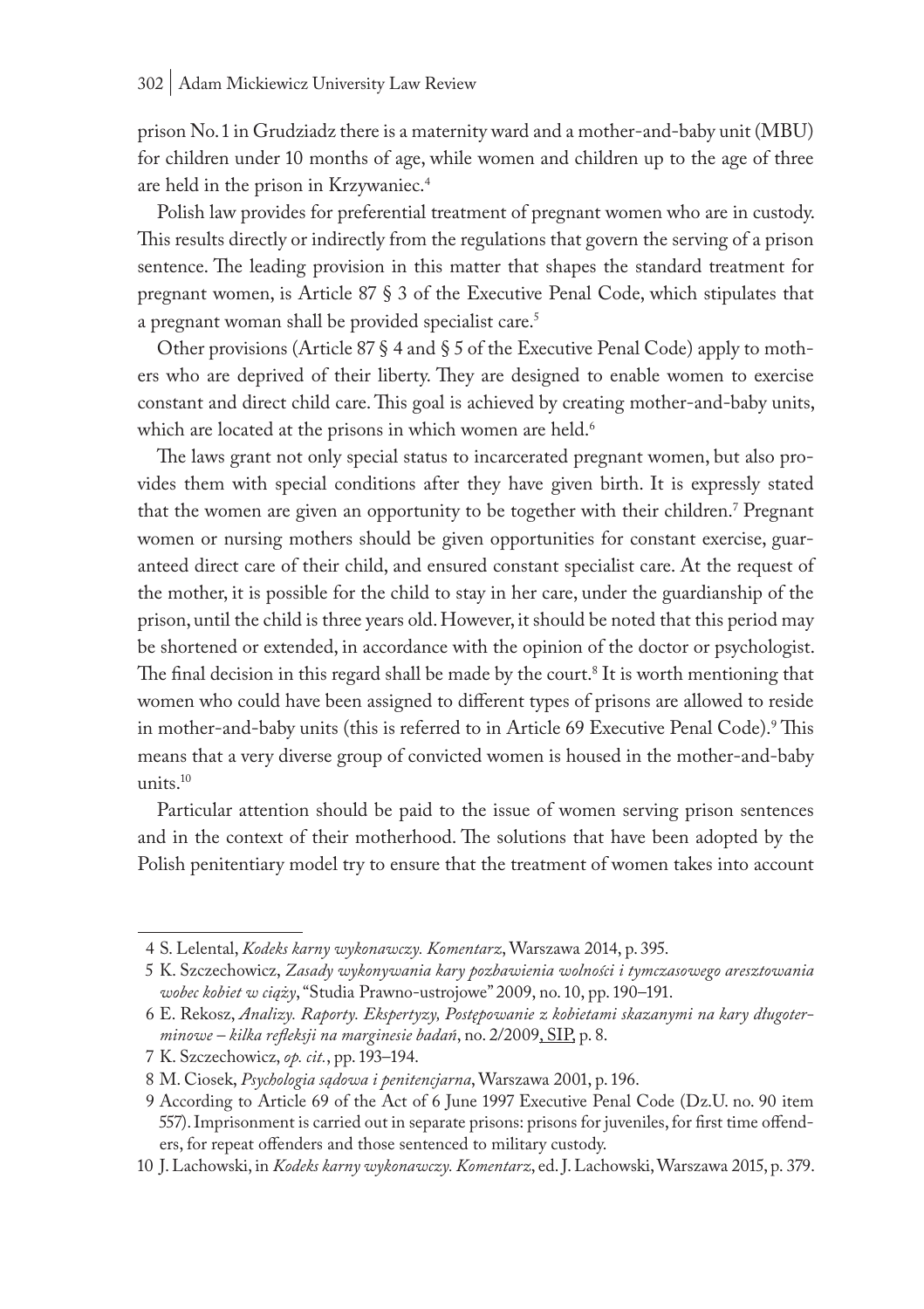the specificity of their personality. According to  $H$ . Machel,<sup>11</sup> these actions are beneficial from the point of view of social rehabilitation. Convicted women who give birth in prisons have the opportunity to take constant care of their children in the mother-andbaby units. This solution is particularly beneficial for rehabilitation and, perhaps more importantly, fulfills the need of motherhood.

According to Article 87 § 4 of the Executive Penal Code, the Polish penitentiary system organizes mother-and-baby units, which are located at the indicated prisons.<sup>12</sup> Pursuant to Article 87 § 4 of the Executive Penal Code,<sup>13</sup> a Regulation of the Minister of Justice was issued on the procedures for the admission of children of incarcerated mothers to mother-and-baby units. The Executive Penal Code and this Regulation are the only regulations in the Polish penitentiary system which determine the execution of a prison sentence in relation to men and women. It is particularly noteworthy that the organization and operation of mother-and baby-units, in accordance with Article 87 § 4 of the Executive Penal Code, does not apply Article 69 of the same Code, which covers the enforcement of sentences in certain types of prison. Therefore, as Z Hołda writes,<sup>14</sup> it does not matter whether a woman is a convicted juvenile, a repeat offender or a firsttime offender. All of these different women have to be housed in a prison equipped with a mother-and-baby unit.

The admission of mother and child to a mother-and-baby unit is governed by the Regulation of the Ministry of Justice of 17 September 2003, which covers the admission of incarcerated mothers to mother-and-baby units at particular prisons and specifies the detailed rules for the organization and operation of these facilities.<sup>15</sup>

According to the regulation, a mother in custody taking permanent and direct care of her child is housed in a mother-and-baby unit at a prison, called a 'home' in both Prison no. 1 in Grudziadz and the Correctional Facility in Krzywaniec. These units have 61 places at their disposal. As is pointed out by Dybalska,<sup>16</sup> only 40% of these places are being used by mothers with children, and according to her this number is sufficient.

<sup>11</sup> H. Machel, *Sens i bezsens resocjalizacji penitencjarnej – casus polski. Studium penitencjarno-pedagogiczne*, Kraków 2006, p. 133.

<sup>12</sup> T. Kalisz, *Populacja kobiet osadzonych w polskich jednostkach penitencjarnych*, in L. Boguni (red.), NKPK, vol. XX, Wrocław 2006, p. 265.

<sup>13</sup> Ustawa z dnia 6 czerwca 1997r. Kodeks karny wykonawczy (Dz.U. no. 90 item 557).

<sup>14</sup> Z. Hołda in Z. Hołda, K. Postulski, *Kodeks karny wykonawczy. Komentarz*, Gdańsk 2005, p. 361.

<sup>15</sup> Rozporządzenie Ministra Sprawiedliwości z dnia 17 września 2003 r. w sprawie trybu przyjmowania matek pozbawionych wolności do domów dla matki i dziecka przy wskazanych zakładach karnych oraz szczegółowych zasad organizowania i działania tych placówek (Dz.U. no. 175 item 1709).

<sup>16</sup> I. Dybalska, *Polski model wykonywania kary pozbawienia wolności wobec kobiet, matek dzieci do lat trzech*, in *Kobieta w więzieniu – polski system penitencjarny wobec kobiet w latach 1998-2008*, ed. I. Dybalska, Warszawa 2009, p. 43.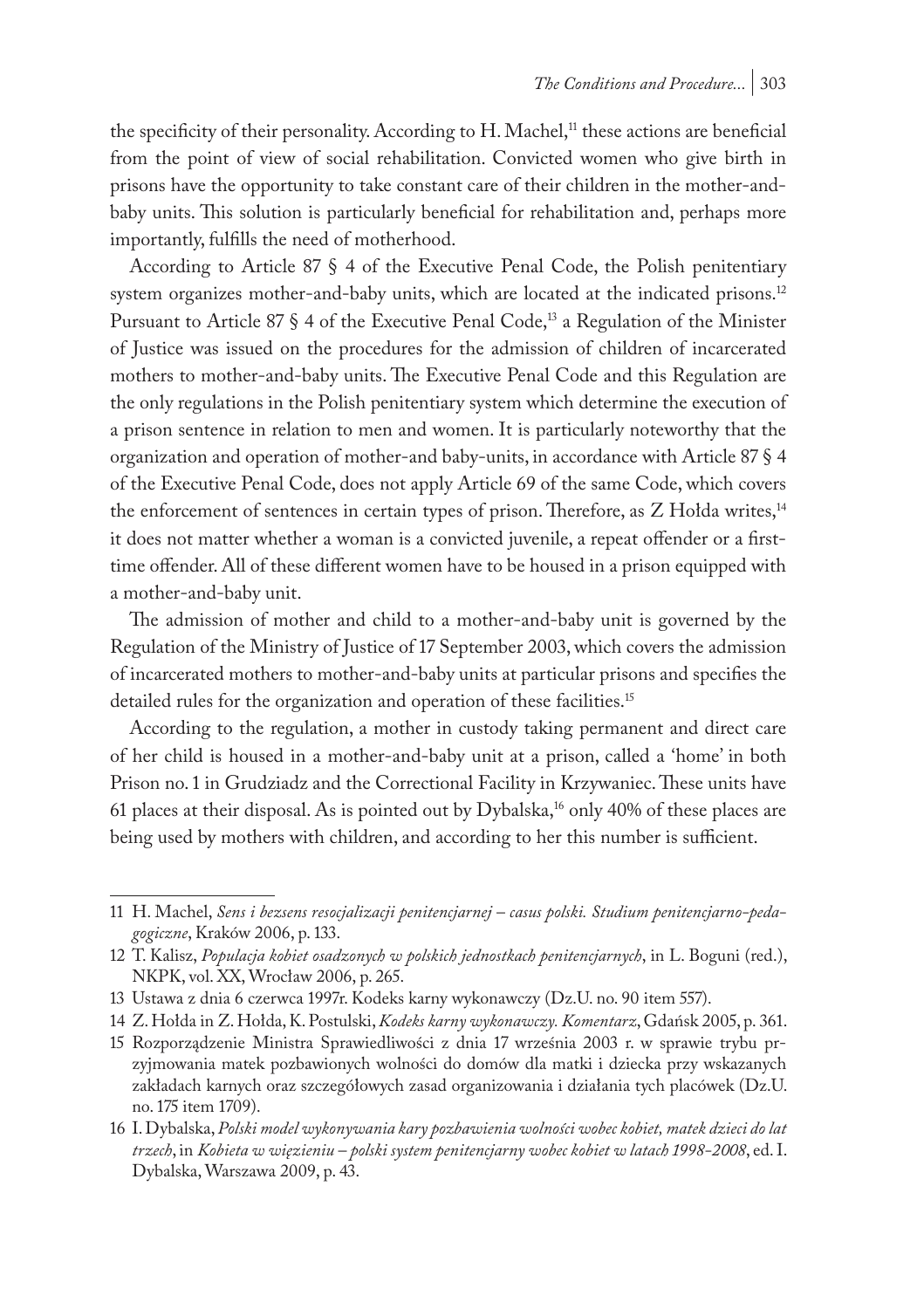### 304 | Adam Mickiewicz University Law Review

The admission of a mother and child to the unit is conducted on the basis of a written application, which the mother submits to the director of the prison in which the mother-and-baby unit is located (§ 3.1). The mother who is applying has an obligation to attach a copy of the child's abridged birth certificate (§ 3.2). Once the the mother has made the request, the prison director should notify the relevant guardianship court. For a woman to be temporarily detained in a mother-and-baby unit, the consent of the body responsible for her detainment is required  $(\S 3.3).^{17}$  It should be noted, however, that the prison director is not bound by the consent of the guardianship court, in the sense that the director may refuse to house the mother together with the child, if health or educational reasons, confirmed by the opinion of a psychologist or doctor, speak for the separation of the child from the mother.<sup>18</sup>

As Sitnik rightly points out,<sup>19</sup> the guardianship court's decision in this regard shall be issued under the provisions of the Family Code. Article 109 of the Family Code makes it possible for the guardianship court to approve the placement and stay of a child in a mother-and-baby unit. The prison director, after taking the decision of the guardianship court into consideration, has to decide whether or not to refer the convicted mother with her child to the unit. The legal situation of each child is unique. The District Court, in particular, takes into account how the prisoner coped with previous parental responsibilities – if she had other children, the lifestyle of the prisoner before her arrest, and above all, the caring capacity of the mother or both parents.<sup>20</sup>

Pursuant to § 3.5 of the Regulation, in order for the baby to be housed in the motherand-baby unit, the father's consent is required, if he has parental authority. In the absence of such consent, or if it is impossible to obtain, the guardianship court decides the issue. Upon the approval of the guardianship court, the mother with the child are accepted into the mother-and-baby unit. However, if there is special justification, the mother and child can be admitted to the unit at the time of submitting the written request and remain in it until the approval of the guardianship court (§ 3.6).

It should also be noted that despite prior approval from the guardianship court, such decisions are – pursuant to Article 34 Executive Penal Code – subject to review by a penitentiary judge. In addition, court decisions can also be appealed by the prisoner on the basis of Article 7 of the Executive Penal Code and are also subject to control under Article 78 § 2 of the Executive Penal Code. Decisions on sending a convicted woman and child to a mother-and-baby unit, and on their residence there, are not decisions

<sup>17</sup> Rozporządzenie Ministra Sprawiedliwości z dnia 17 września 2003 r., *op. cit.*

<sup>18</sup> K. Postulski, *Kodeks karny wykonawczy. Komentarz*, Warszawa 2012, p. 405.

<sup>19</sup> K. Sitnik, *Uwagi dotyczące wykonywania kary pozbawienia wolności w przywięziennych Domach dla Matki i Dziecka*, in NKPK, vol. XXVIII, ed. T. Kalisz, Wrocław 2012, pp. 236–241.

<sup>20</sup> H. Reczek, *Oddziaływania wychowawcze w Domu dla Matki i Dziecka przy Zakładzie Karnym nr 1 w Grudziądzu*, in *Kobieta w więzieniu...*, *op. cit*., p. 227.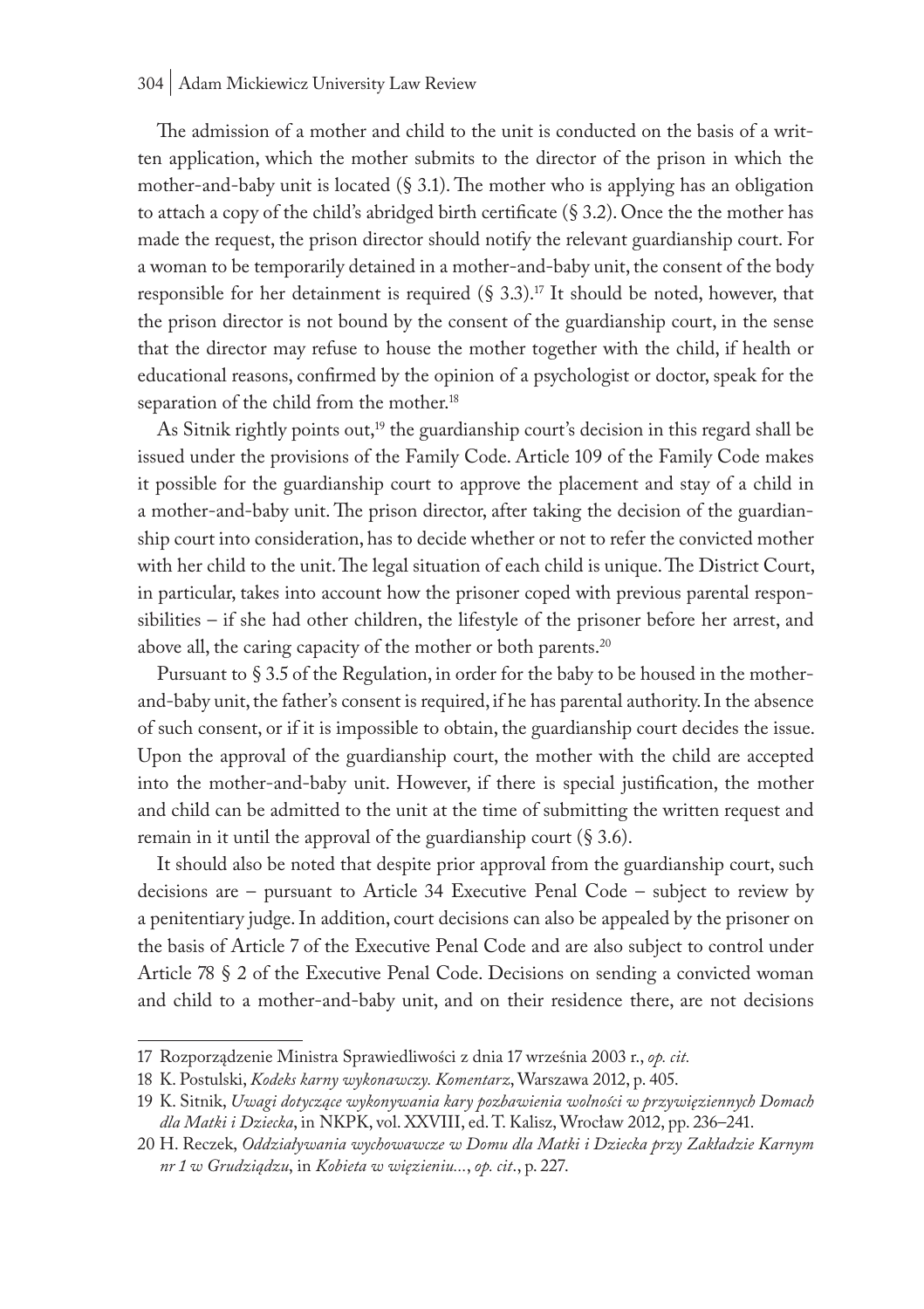which refer a convict to the appropriate type of prison, and so in connection with the circumstances mentioned earlier, these decisions do not pertain to the prison committee.<sup>21</sup>

If a female prisoner gives birth, the mother and child's admission to the mother-and baby-unit is regulated by § 3 of the Regulation. The mother should submit an application to the prison director together with a copy of the child's abridged birth certificate  $(\S 4)$ . The transfer of the child into the unit is arranged – in consultation with the director of the prison – by people who actually supervise the child, or by the childcare institution into which the child was placed  $(\S 5)^{22}$ 

It should be emphasized that children who were born in the prison hospital, or have been brought to the mother-and-baby unit at the mother's request are not stigmatized by this fact in the documentation. This concerns the child's personal documentation such as their birth certificate or baptism certificate. In addition, no mention is made of the child being in prison in the medical documentation. However, in the child's health booklet there is a stamp, for example, of the mother-and-baby unit in Grudziadz, ul. Wybickiego 10/22, but this address does not stigmatize the child because the name of the home – 'the House of the Virgin and Child' – reminds one of the many existing care institutions in Poland.23

There is a rule that a mother who is allowed a temporary release from prison, leaves the prison with the child  $(\S 6.1)$ . However, there is an exception to this rule, regulated in § 6.2. When there is sufficient justification, the prison director can – at the request of the mother – agree that the mother can leave her child at the mother-and-baby unit during the time when the mother is granted the temporary release. If a mother should fail to return to the prison  $(\S$  6.3), then the director of the prison is obliged to notify the guardianship court. This provision also applies if the mother should fail to return to prison without her child (§ 6.4).

If the mother is unable to exercise constant and immediate care for her child, then that child is put under the care of nurses and carers  $(§ 6.5)$ . In situations where the physician or psychologist give an opinion in writing to the effect that for health or behavioural reasons it is necessary to separate the child from the mother, or to extend or shorten the period of the child's stay in the unit, the prison director is obliged to notify the guardianship court together with the attached opinion (§ 7). When it is necessary for the child to leave the unit before the mother is released from prison, the prison helps the mother to to return the child to the care of her family or to place the child in a care facility located near the prison  $(\S 8)$ .

<sup>21</sup> K. Sitnik, *Odmienności w wykonywaniu kary pozbawienia wolności wobec kobiet w obowiązującym ustawodawstwie polskim*, "Acta Erazmiana" 2011, pp. 297–298.

<sup>22</sup> Rozporządzenie Ministra Sprawiedliwości z dnia 17 września 2003 r., *op. cit.*

<sup>23</sup> H. Reczek in *Kobieta w więzieniu...*, *op. cit*., p. 231.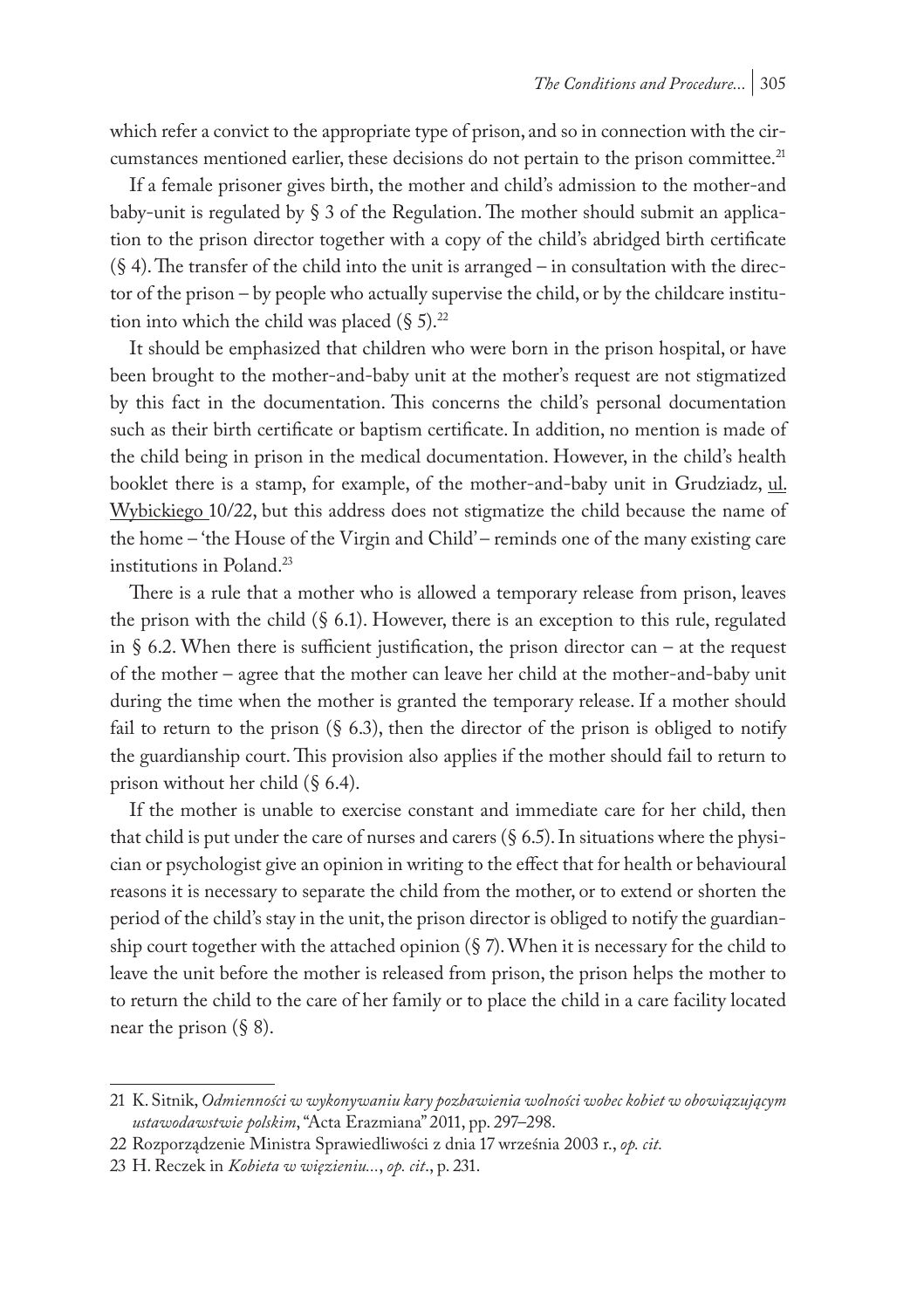In accordance with § 9 of the Regulation, the head of the mother and baby unit is subordinate to the prison director. The unit staff consists of: a pediatrician, psychologist, nurse, educator and dietician.

All rooms in the unit should have similar equipment for the home environment. The unit should consist of rooms such as bedrooms for mothers with children, rooms for nursing and educational classes, facilities for the provision of health services, space for preparing meals, bathrooms and a utility room, rooms for staff, and an infirmary (§ 10).

There is a rule that Prison Service officers who have direct contact with children while working in the unit do not wear official uniforms (§ 11). In the area of the prison (in accordance with § 12.1) which houses women prisoners and their children, the director appoints an educational and care team. This team is an example of another collegiate body, in addition to the penitentiary commission in each prison, which is provided for in Article 77 of Executive Penal Code.<sup>24</sup> The tasks of this team should be mainly (based on § 12.2): scheduling classes that focus on parenting, education, and the mothers' rehabilitation and treatment; running care activities with the mothers, which aim to ensure the children's appropriate physical and mental growth; make quarterly assessments of the maternal attitudes of the mothers; and prepare the appropriate social adaptation of mothers and their children by maintaining contact with their families, the social welfare authorities and public childcare institutions.

The composition of this team includes the following members: a director of the unit (who also serves as the team leader), a pediatrician, a psychologist, a nurse and a teacher.

Children who stay with their mother in prison are provided with medical care, from pediatricians or nurses who are employed in health care institutions for persons deprived of liberty (§ 13.1). In situations where a pediatrician or a nurse cannot provide health care for such children, they refer them to an appropriate health care facility  $(\S 13.2)$ . If sick children require the full-time care of a physician, the pediatrician has an immediate obligation to refer the child to a hospital that can provide the relevant care (§ 13.4).

Children who have been admitted to the mother-and-baby unit can be placed with their mother for a period of time specified by a physician (§ 13.3).

The regulation in § 14 also covers the issue of food standards for children. Meals are prepared in the unit kitchen under the strict supervision of a dietician, taking into account the recommendations of a pediatrician. The selection of products and the number of meals per day is determined by a pediatrician.<sup>25</sup> At the pediatrician's request it is possible to exceed the budget when feeding sick children, when justified. Children have food in accordance with standard "L". The Regulation of the Minstry of Justice of 20 October 2011 amended the definition of daily food standards and the kind of diets provided to

<sup>24</sup> K. Sitnik, *Odmienności w wykonywaniu kary pozbawienia wolności*..., *op. cit*., p. 298.

<sup>25</sup> Rozporządzenie Ministra Sprawiedliwości z dnia 17 września 2003 r., *op. cit.*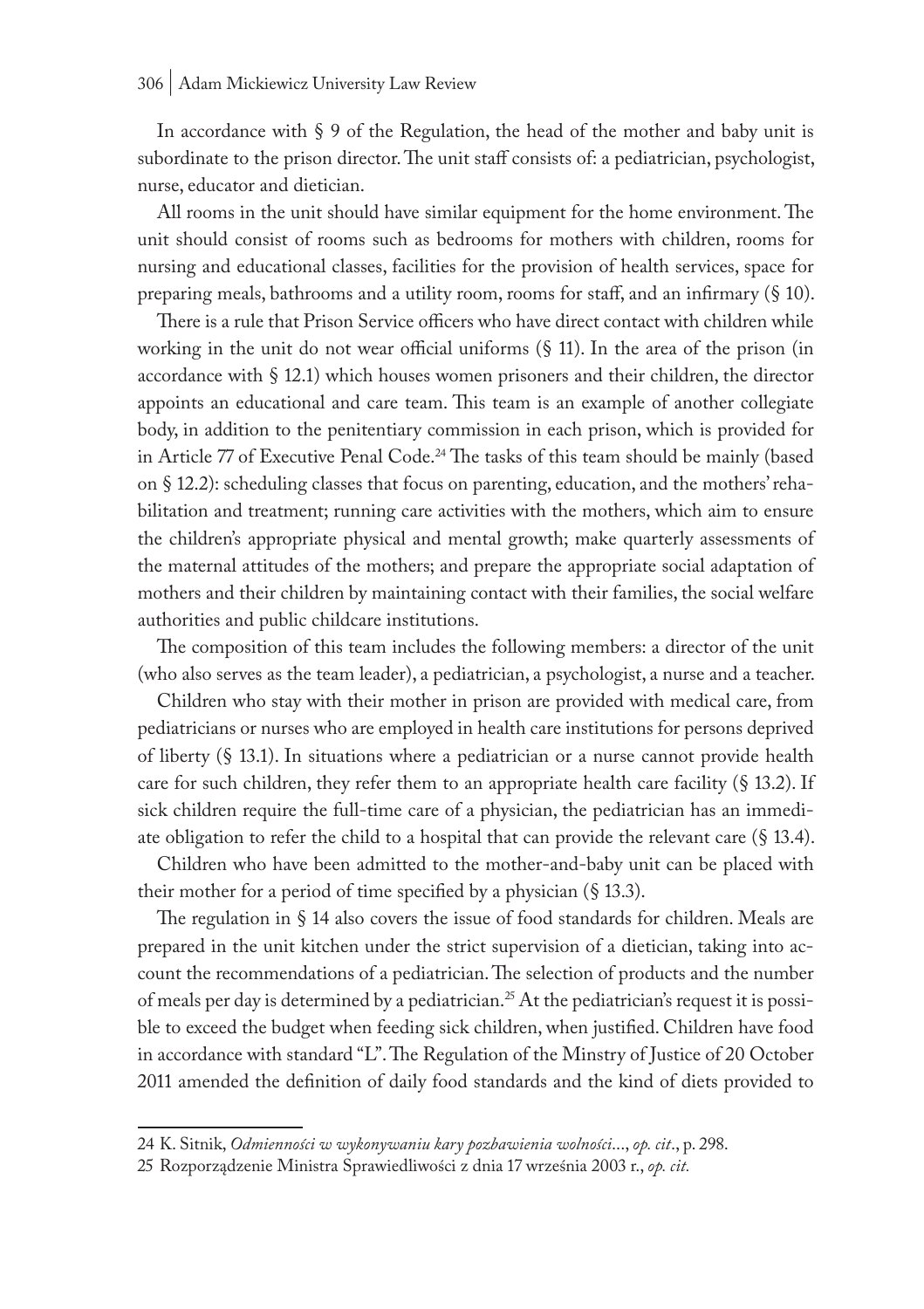prisoners in correctional facilities and detention centers, and it was determined that the dietary norm "L" is easy to digest, the value of which amounts to a daily rate of 5,70zł.<sup>26</sup>

The regulations regarding mother-and-baby units also cover a child's personal belongings. According to § 15 of the regulation under consideration, children are entitled to underwear, clothing and footwear appropriate for their needs and age. All the items that can be received for personal use, in accordance with standards, are included in Annex 2 to the Regulation.<sup>27</sup>

The mother-and-baby unit (in accordance with  $\S$  16) shall maintain the following documentation: the child's record book,<sup>28</sup> the child's equipment card,<sup>29</sup> the child's personal records, $30$  the protocol record of the educational and care-providing team, $31$  and the child's medical records.32

The mother-and-baby unit is well-known in Polish legislation. Despite a great deal of criticism, the Executive Penal Code continues to maintain it. The idea of mother-and-

- 28 The child's record book contains the following information: the child's name, date and place of birth, parents' names and their home addresses, names of persons who actually exercise care of the child, date of admission of the child and the reason for the deletion of records, address of the person for whom the child has been transferred, or the address and name of the institution where the child has been transferred. This documentation is the responsibility of the head of the unit.
- 29 The equipment card contains the following information: the child's name, date of arrival and leaving the facility, underwear, clothing, footwear and other equipment that is owned by the child at the time when it was accepted into the home and obtained at the time of the placement. The documentation is the responsibility of house manager.
- 30 The child's personal records shall contain: an abridged copy of birth certificate, the court's decision, the registration documents, correspondence on matters child, conclusions and guidance in educational care. The evidence is the responsibility of the house manager.
- 31 The protocol record of the educational and care-providing team is a dossier containing information on the tasks of the educational and care-providing team. The protocol record is maintained by the head of the house
- 32 The child's medical records, which are maintained by a pediatrician, are: child's health book, child health card, immunization card, the card feverish card psychomotor development of the child as well as the results of laboratory tests.

<sup>26</sup> Rozporządzenie Ministra Sprawiedliwości z dnia 20 października 2011 r. zmieniającego zarządzenie w sprawie określenia wartości dziennej normy wyżywienia oraz rodzaju diet wydawanych osobom osadzonym w zakładach karnych i aresztach śledczych (Dz.U. no. 236 item 1402).

<sup>27</sup> According the regulations, children living in mother and baby units are entitled to: 1) per one year of life: four summer jackets, four winter jackets, four-piece śpioszków, two hats, sixty cloth diapers, six shirts, two pairs of tights, two pairs of children's panties, four pairs of children's socks for children, two sweaters, one pair of slippers, one pair of shoes, three washers, two bottles, four teats, one dummy, four pillowcases and blankets for the winter, one pair of gloves; 2) for 2 years of life: one ceratka, six sheets and four pillowcases; 3) for 3 years of life: Two pajamas, one children's jacket, two pairs of shorts, three towels and a winter scarf; 4) on four years of life: two blankets; 5) for 5 years of life: one mattress and one pillow; 6) at seven years of life: one base under a blanket.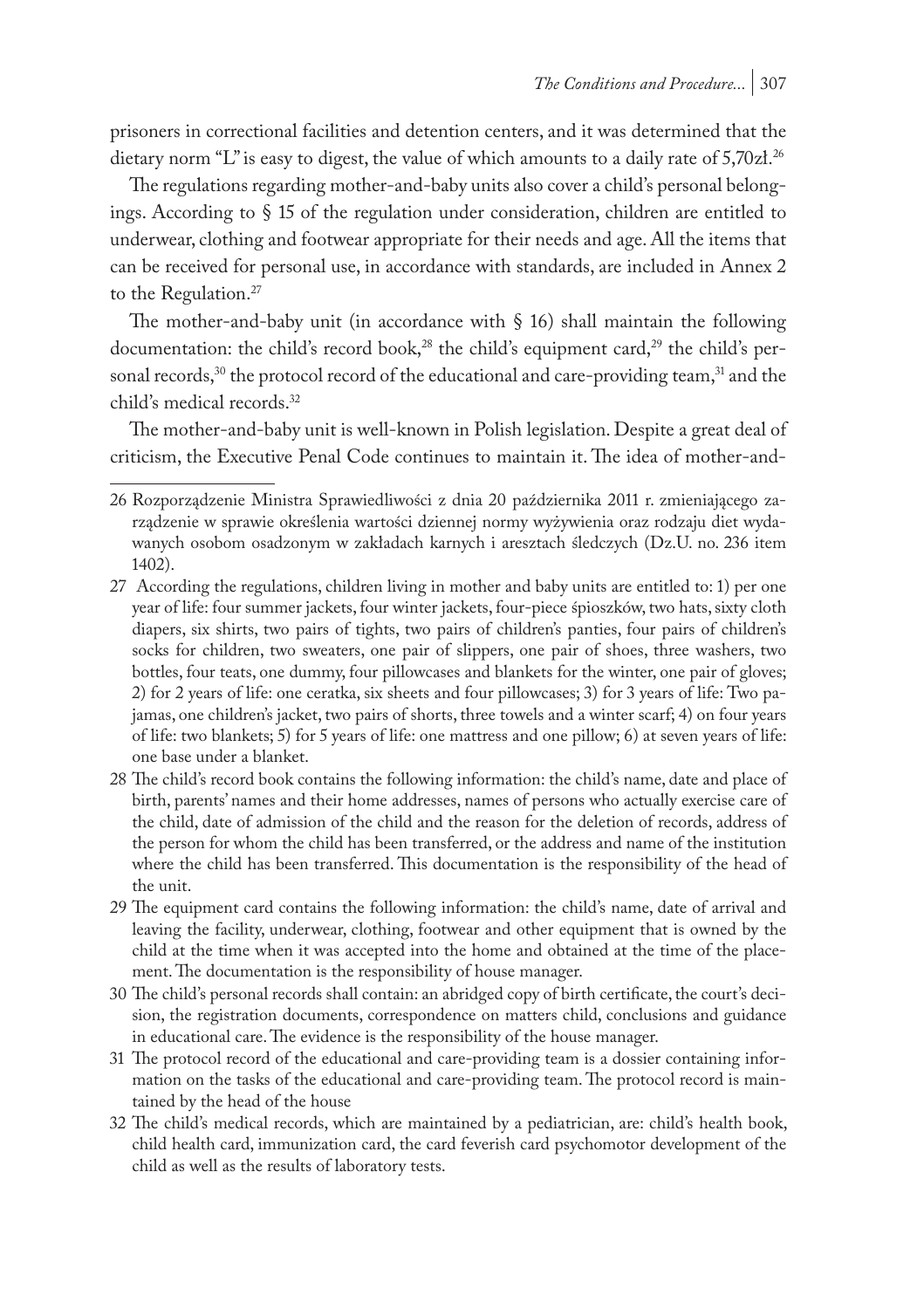baby units in prisons is very controversial. Opponents of the incarceration of pregnant women and mothers with children claim that a child brought up behind bars will have a permanent memory of this experience.<sup>33</sup>

The goal is that a child who has reached the age of three should leave the prison, because at that age the child will still be able to forget being in the unit. Such children are sent to their families or to orphanages. Every effort is made to ensure that the child has the opportunity to maintain frequent contact with the mother. If the mother has only a short part of her sentence remaining after the child reaches the age of three, she often applies for parole or pardon. Psychological studies have shown that children who lived in prison until the age of three go on to develop much better than children who reside permanently in an orphanage. Contact between mother and child while she serves a custodial sentence also helps mothers to fulfill their role in bringing up the child. Children have to get used to their mother's authority, which these women probably did not exercise prior to their conviction. The Ombudsman directly observed these prisons, and the observations showed that the units which accommodate children together with their mothers are run very well. Babies and mothers are ensured the best possible living conditions.34

No one claims that the children staying with their mother in prison is the best option. However, it is necessary to bear in mind that no other way of solving this problem which would save the child from the 'abandoned child syndrome' has been proposed.<sup>35</sup> The presentation and detailed discussion of all the implications and impact of the mother's imprisonment on the child are beyond the scope of this article. However, the most dangerous of these is the 'abandoned child syndrome' and the threat to the child's personal rights. Among the most dangerous phenomena associated with the imprisonment of a parent, the following are worth particular mention:

- preventing or significantly reducing mother-child relations,
- depriving children of love and maternal care,
- the danger of a convicted mother suddenly losing her authority,
- hiding the actual whereabouts of the mother from the child,
- posture, gestures and behavior in a neighborhood, school and peer environments, which stigmatize children of convicted mothers,
- the general deterioration of the financial situation of children,
- less interest in the children from the father or other guardian,

35 A. Kantor, *Matki i dziecko w izolacji więziennej*, "Forum Penitencjarne" 2009, no. 8(135), p. 15.

<sup>33</sup> K. Sitnik, *Uwagi dotyczące wykonywania kary pozbawienia wolności w przywięziennych Domach dla Matki i Dziecka,* in *Nowa kodyfikacja prawa karnego*, vol. XXVIII, ed. T. Kalisz, Wrocław 2012, p. 235.

<sup>34</sup> E. Wichrowska-Janikowska, *Prawa kobiet w działalności Rzecznika Praw Obywatelskich*, Materiały Rzecznika Praw Obywatelskich, no. 30, Warszawa 1996, p. 257.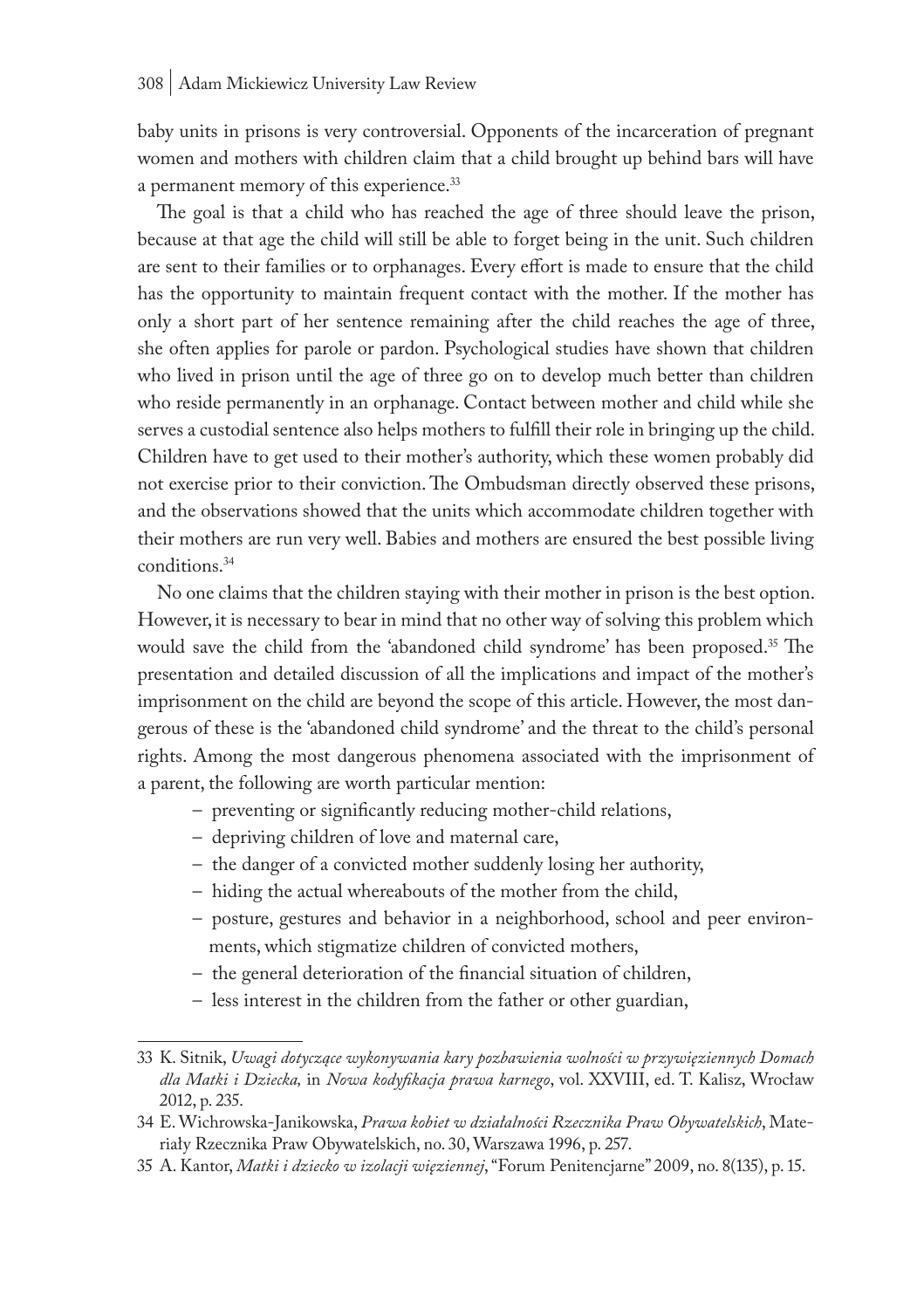- lower levels of children's self-esteem,
- emotional disorders,
- unfavorable changes in personality,
- the need to be housed an orphanage<sup>36</sup>.

## **Literature**

Ciosek M., *Psychologia sądowa i penitencjarna*, Warszawa 2001.

Dybalska I., *Polski model wykonywania kary pozbawienia wolności wobec kobiet, matek dzieci do lat trzech*, in *Kobieta w więzieniu – polski system penitencjarny wobec kobiet w latach 1998–2008*, ed. I. Dybalska, Warszawa 2009.

Hołda Z. in Z. Hołda, K. Postulski, *Kodeks karny wykonawczy. Komentarz*, Gdańsk 2005.

Kalisz T., *Populacja kobiet osadzonych w polskich jednostkach penitencjarnych*, in NKPK, vol. XX, ed. L. Boguni, Wrocław 2006.

Kantor A., *Matki i dziecko w izolacji więziennej*, "Forum Penitencjarne" 2009, no. 8(135).

Lachowski J. in *Kodeks karny wykonawczy. Komentarz*, ed. J. Lachowski, Warszawa 2015.

Lelental S., *Kodeks karny wykonawczy. Komentarz*, Warszawa 2014.

- Machel H., *Sens i bezsens resocjalizacji penitencjarnej casus polski. Studium penitencjarnopedagogiczne*, Kraków 2006.
- Mazurkiewicz J., Niedworok J., *Ochrona macierzyństwa w polskim prawie karnym*, "Państwo i Prawo" 1975, no. 10.

Niedworok J., *Matki więźniarki i ich dzieci w zakładach penitencjarnych. Zagadnienia podstawowe*, Wrocław 1988.

- Postulski K., *Kodeks karny wykonawczy. Komentarz*, Warszawa 2012.
- Reczek H., *Oddziaływania wychowawcze w Domu dla Matki i Dziecka przy Zakładzie Karnym nr 1 w Grudziądzu*, in *Kobieta w więzieniu – polski system penitencjarny wobec kobiet w latach 1998–2008*, ed. I. Dybalska, Warszawa 2009.
- Rekosz E., *Analizy. Raporty. Ekspertyzy, Postępowanie z kobietami skazanymi na kary długoterminowe – kilka refleksji na marginesie badań*, SIP 2009, no. 2.
- Sitnik K., *Odmienności w wykonywaniu kary pozbawienia wolności wobec kobiet w obowiązującym ustawodawstwie polskim*, "Acta Erazmiana" 2011.
- Sitnik K., *Uwagi dotyczące wykonywania kary pozbawienia wolności w przywięziennych Domach dla Matki i Dziecka*, in NKPK, vol. XXVIII, ed. T. Kalisz, Wrocław 2012.
- Szczechowicz K., *Zasady wykonywania kary pozbawienia wolności i tymczasowego aresztowania wobec kobiet w ciąży*, "Studia Prawno-ustrojowe" 2009, no. 10.
- Wichrowska-Janikowska E., *Prawa kobiet w działalności Rzecznika Praw Obywatelskich*, Materiały Rzecznika Praw Obywatelskich, no. 30, Warszawa 1996.

<sup>36</sup> J. Niedworok, *op. cit*., pp. 83–84.